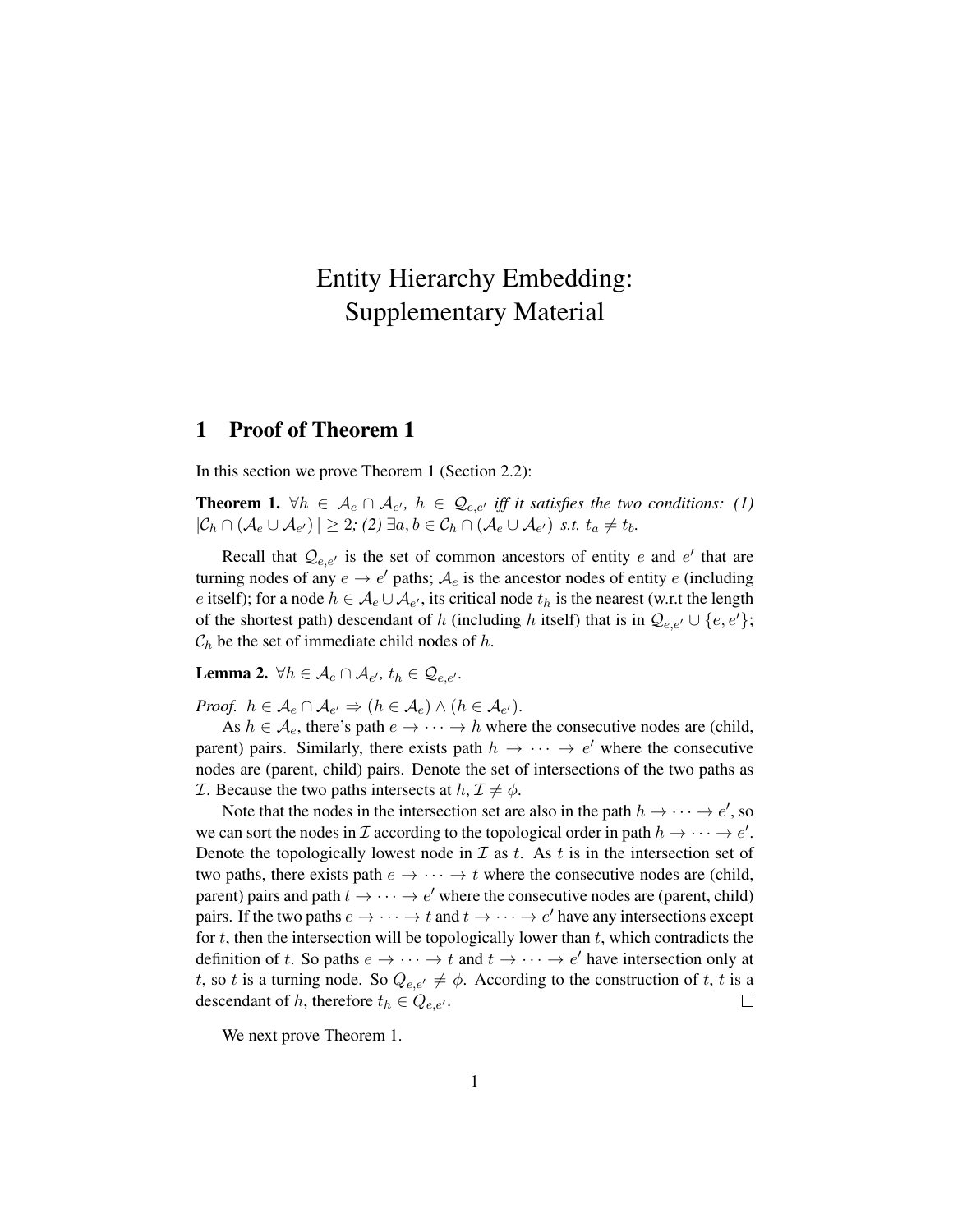

Figure 1: Illustration for Lemma 2. The topologically lowest intersection node is a turning node, which is also a descendant of  $h$ .

*Proof.* **Sufficiency**: Note that  $e, e' \notin Q_{e,e'}$ , we prove by enumerating possible situations: (i)  $t_a = e, t_b = e'$ , (ii)  $t_a = e, t_b \in Q_{e,e'}$ , (iii)  $t_a, t_b \in Q_{e,e'}$ . Case  $t_a = e, t_b = e'$  is equivalent to case (i) if we swap e and e', and the cases  $t_a =$  $e', t_b \in Q_{e,e'}, t_a \in Q_{e,e'}, t_b = e(e')$  are equivalent to case (ii) if we swap the notations for variables  $a, b, e, e'$  properly. So the proof for cases (i), (ii) and (iii) is sufficient. An illustration of the cases is provided in Figure 2.



Figure 2: Three cases: (i)  $t_a = e, t_b = e'$ ; (ii)  $t_a = e, t_b \in Q_{e,e'}$ ; (iii)  $t_a, t_b \in Q_{e,e'}$ .

(i)  $t_a = e, t_b = e'$ :

As  $t_a = e$ , there's a path  $e \rightarrow \cdots \rightarrow a \rightarrow h$  where the consecutive nodes are (child, parent) pairs. Similarly, there's a path  $h \to b \to \cdots \to e'$  where the consecutive nodes are (parent, child) pairs. The above two paths only intersect at h, otherwise as a is the topologically highest node in path  $e \rightarrow$  $\cdots \rightarrow a \rightarrow h$  except for h, and e' is the topologically lowest node in path  $h \to b \to \cdots \to e', e'$  would be a descendant of a. According to Lemma 2,  $t_a \in Q_{e,e'}$ , which contradicts  $t_a = e$ . So the two paths only intersect at h, and we can combine the two paths to construct a valid path  $e \rightarrow \cdots \rightarrow a \rightarrow$  $h \to b \to \cdots \to e'$ , yielding h as a turning node.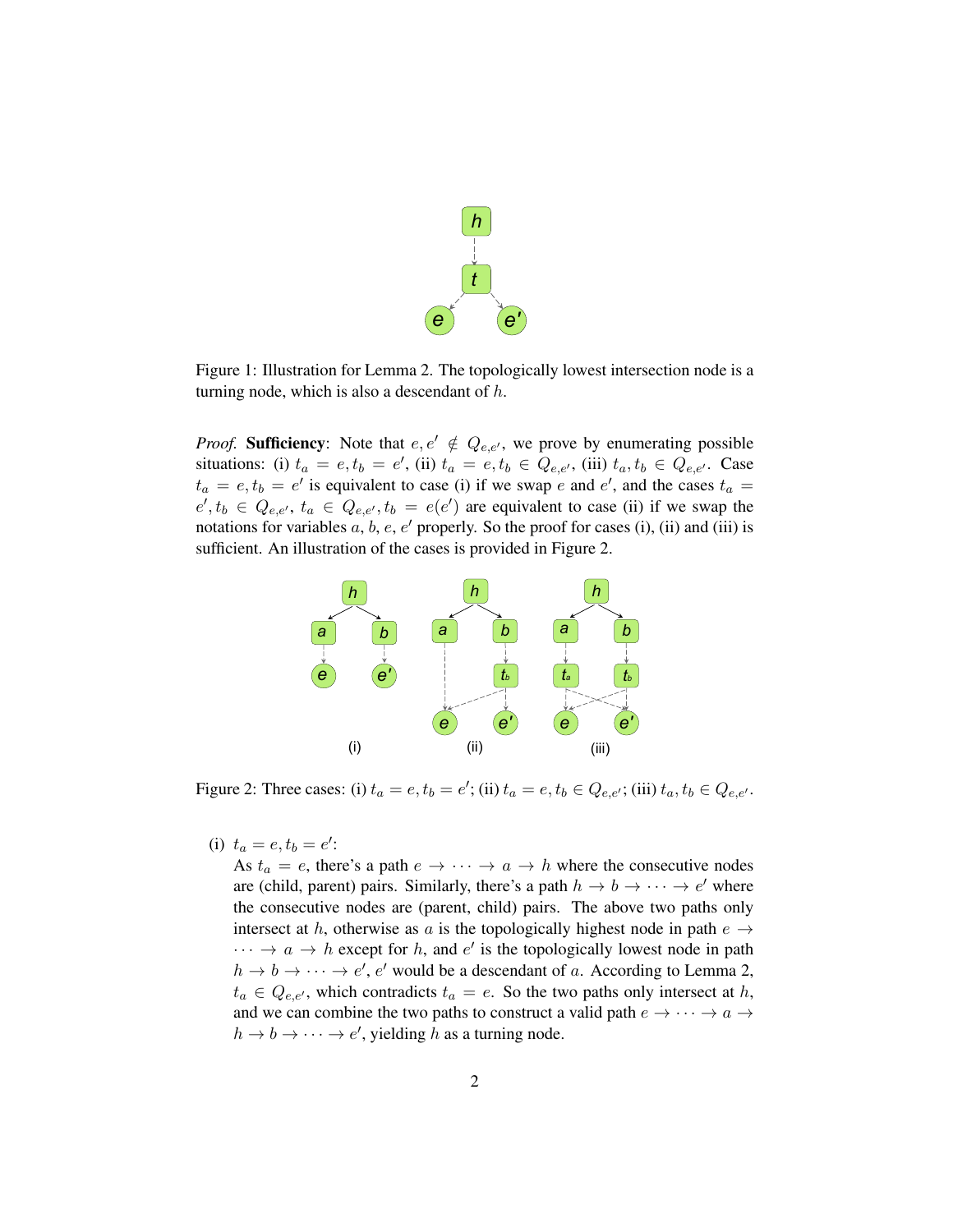## (ii)  $t_a = e, t_b \in Q_{e,e'}$ :

 $t_a = e \Rightarrow \exists e \rightarrow \cdots \rightarrow a \rightarrow h$  where the consecutive nodes are (child, parent) pairs. As  $t_b \in Q_{e,e'}$ , there exists path  $h \to b \to \cdots \to t_b \to$  $\cdots \rightarrow e'$  where the consecutive nodes are (parent, child) pairs. If the two paths  $e \to \cdots \to a \to h$  and  $h \to b \to \cdots \to t_b \to \cdots \to e'$  has any intersections except for h, then  $e'$  will be a descendant of a, thus  $a \in \mathcal{A}_e \cup \mathcal{A}_{e'}$ . According to Lemma 2,  $t_a \in \mathcal{Q}_{e,e'}$ , which contradicts the assumption that  $t_a = e \notin \mathcal{Q}_{e,e'}$ . So path  $e \to \cdots \to a \to h \to b \to \cdots \to t_b \to \cdots \to e'$  is a valid path, yielding  $h$  as a turning node.

(iii)  $t_a, t_b \in Q_{e,e'}$ :

First of all, we prove that there exists path  $e(e') \rightarrow \cdots \rightarrow t_a$  where the consecutive nodes are (child, parent) pairs and path  $t_b \to \cdots \to e'(e)$  where the consecutive nodes are (parent, child) pairs and the two paths do not intersect with each other. If  $t_b \to \cdots \to e'$  does not intersect with  $e \to \cdots \to t_a$ (the existence of the paths is due to the definition of turning node), we've already got the construction. Otherwise, if  $t_b \rightarrow \cdots \rightarrow e'$  intersects with  $t_a \rightarrow \cdots \rightarrow e'$  at x before it intersects with  $e \rightarrow \cdots \rightarrow t_a$ , the path  $e \rightarrow \cdots \rightarrow t_a$  and path  $t_b \rightarrow \cdots \rightarrow x \rightarrow \cdots \rightarrow e'$  where the part  $x \to \cdots \to e'$  is subpath of  $t_a \to \cdots \to e'$  satisfies the above requirements. Similarly, if  $t_b \to \cdots \to e'$  intersects with  $e \to \cdots \to t_a$  at x before it intersects with  $t_a \rightarrow \cdots \rightarrow e'$ , the path  $e' \rightarrow \cdots \rightarrow t_a$  and path  $t_b \rightarrow \cdots \rightarrow x \rightarrow \cdots \rightarrow e$  where the part  $x \rightarrow \cdots \rightarrow e$  is subpath of  $t_a \rightarrow \cdots \rightarrow e$  satisfies the above requirements.

Using the above conclusion, if path  $t_a \rightarrow \cdots \rightarrow a \rightarrow h$  (we choose the shortest path in the part  $t_a \rightarrow \cdots \rightarrow a$  if there are multiple paths) intersects with  $h \to b \to \cdots \to t_b$  (similarly, we choose the shortest path in the part  $b \rightarrow \cdots \rightarrow t_b$ ) at any node except for h, we denote the topologically lowest one (w.r.t. path  $h \to b \to \cdots \to t_b$ ) as x, then  $t_a \to \cdots \to x$  has no intersection with  $x \to \cdots \to t_b$  except for x, as any such intersection will be lower than x. So the path  $e(e') \to \cdots \to t_a \to \cdots \to x \to \cdots \to t_b \to$  $\cdots \rightarrow e'$  is a valid path, making x a turning node. As  $t_a \neq t_b$ , we have  $(x \neq t_a) \vee (x \neq t_b)$ . If  $x \neq t_a$ , x is closer to a as we've chosen the shortest path in part  $t_a \rightarrow \cdots \rightarrow a$ , contradicting the definition of  $t_a$ . Similarly, it is also impossible that  $x \neq t_b$ . So the two paths  $t_a \rightarrow \cdots \rightarrow a \rightarrow h$  and  $h \to b \to \cdots \to t_b$  do not intersect with each other.

Putting the above conclusions together, we can construct a valid path  $e(e') \rightarrow$  $\cdots \to t_a \to \cdots \to a \to h \to b \to \cdots \to t_b \to \cdots \to e'$ , making h a turning node. Note that we also need to prove that the path  $e \rightarrow \cdots \rightarrow t_a$  does not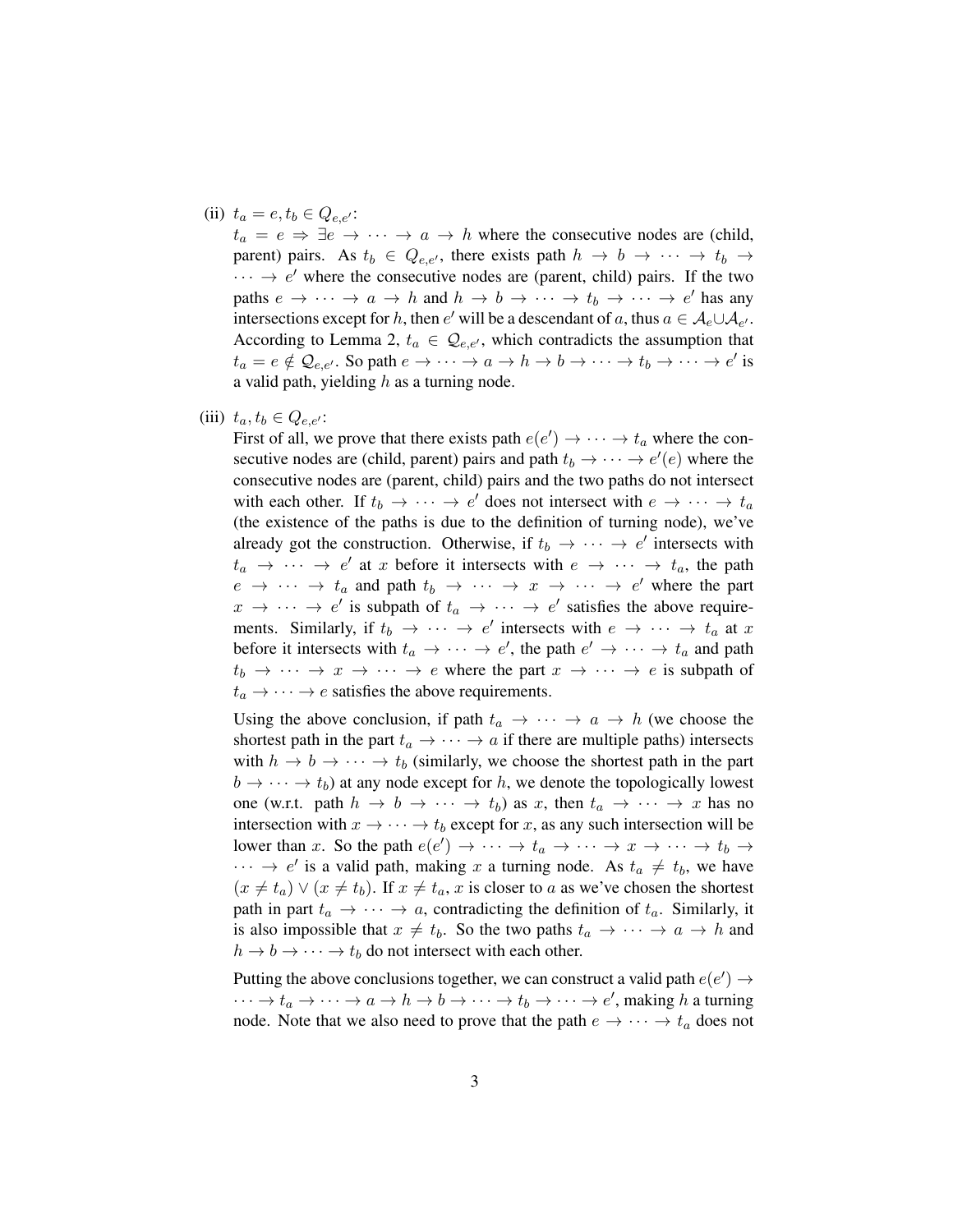intersect with path  $h \to b \to \cdots \to t_b$ , which is analogous to the proof that path  $t_a \rightarrow \cdots \rightarrow a \rightarrow h$  intersects with  $h \rightarrow b \rightarrow \cdots \rightarrow t_b$  only at h.

**Necessity:** If h was a turning node, there would be a path  $e \rightarrow \cdots a \rightarrow h \rightarrow$  $b \rightarrow \cdots \rightarrow e'$ , where the consecutive nodes before h are (child, parent) pairs and (parent, child) pairs after  $h$ , and we denote the two direct children of  $h$  in the path as a and b, in which a is ascendant of  $e$  (or  $e$  itself) and b ascendant of  $e'$  (or  $e'$ itself). So  $|\mathcal{C}_h \cap (\mathcal{A}_e \cup \mathcal{A}_{e'})| \geq |\{a,b\}| = 2$ .

Then we prove that  $\exists a, b \in C_h \cap (A_e \cup A_{e'})$  s.t.  $t_a \neq t_b$  by contradiction. Suppose that  $\forall a, b \in C_h \cap (A_e \cup A_{e'})$  we have  $t_a = t_b$ . Using the same notation as above, denote a, b as the direct children of h in the path  $e \rightarrow \cdots a \rightarrow h \rightarrow$  $b \rightarrow \cdots \rightarrow e'$  which makes h a turning node. W.l.o.g. we consider two cases:  $t_a = t_b = e$ , and  $t_a = t_b \in Q_{e,e'}$ . For the first case,  $t_b = e \Rightarrow e$  is a descendant of b, and from the definition of b we know that  $e'$  is a descendant of b, so  $b \in \mathcal{A}_{e,e'}$ . From Lemma 2,  $t_b \in Q_{e,e'}$ , contradicts  $t_b = e$ .

For the second case  $t_a = t_b \in Q_{e,e'}$ , denote  $t_{a,b} = t_a = t_b$ . As h is a turning node, there exists a path  $e \to \cdots a \to h \to b \to \cdots \to e'$ . Then the subpaths  $e \rightarrow \cdots \rightarrow a$  and  $b \rightarrow \cdots \rightarrow e'$  has no common nodes according to the definition of a path. So at least one of the subpaths does not include  $t_{a,b}$ , w.l.o.g assume subpath  $b \to \cdots \to e'$  does not include  $t_{a,b}$ . As  $t_{a,b}$  is a descendant of b, there exists paths  $b \to \cdots \to t_{a,b}$ , and we pick up the shortest one. We'll prove that there's no intersection between path  $b \to \cdots \to t_{a,b}$  and path  $b \to \cdots \to e'$ : Assume that there exists such intersections, and denote the topologically lowest intersection (w.r.t. path  $b \to \cdots \to t_{a,b}$ ) as x, then as we've assumed that subpath  $b \to \cdots \to e^t$ does not include  $t_{a,b}$ , we have  $x \neq t_{a,b}$ . Then we can prove that x is a turning node: If subpath  $x \to \cdots \to e'$  does not intersect with path  $e \to \cdots \to t_{a,b}$ , then we can construct a path  $e \to \cdots \to t_{a,b} \to x \to \cdots \to e'$ , yielding x as a turning node. Otherwise, if  $x \to \cdots \to e'$  intersects with  $t_{a,b} \to \cdots \to e'$  before it intersects with  $e \to \cdots \to t_{a,b}$  or it does not intersect with  $e \to \cdots \to t_{a,b}$  at all, then denote the intersection node as y, we have a valid path  $e \to \cdots \to t_{a,b} \to x \to \cdots \to y \to$  $\cdots \rightarrow e'$  in which the part  $y \rightarrow \cdots \rightarrow e'$  is a subpath of  $t_{a,b} \rightarrow \cdots \rightarrow e'$ , yielding x as a turning node. By similar construction, we can prove that if if  $x \to \cdots \to e^t$ intersects with  $e \to \cdots \to t_{a,b}$  before it intersects with  $t_{a,b} \to \cdots \to e'$  or it does not intersect with  $t_{a,b} \to \cdots \to e'$  at all, x is also a turning node. However, x is nearer to b than  $t_{a,b}$ , which contradicts the definition of  $t_{a,b}$ . So we have proved that there's no intersection between path  $b \to \cdots \to t_{a,b}$  and path  $b \to \cdots \to e'$ . Then we can prove that  $t_{a,b} = b$ : If path  $b \rightarrow \cdots \rightarrow e'$  does not intersect with  $e \rightarrow \cdots \rightarrow t_{a,b}$ , then a valid path  $e \rightarrow \cdots \rightarrow t_{a,b} \rightarrow \cdots \rightarrow b \rightarrow \cdots \rightarrow e'$ will make b a turning node, so  $t_{a,b} = b$ . Otherwise, if  $b \rightarrow \cdots \rightarrow e'$  intersects with  $t_{a,b} \to \cdots \to e'$  at z before it intersects with  $e \to \cdots \to t_{a,b}$ , then a valid